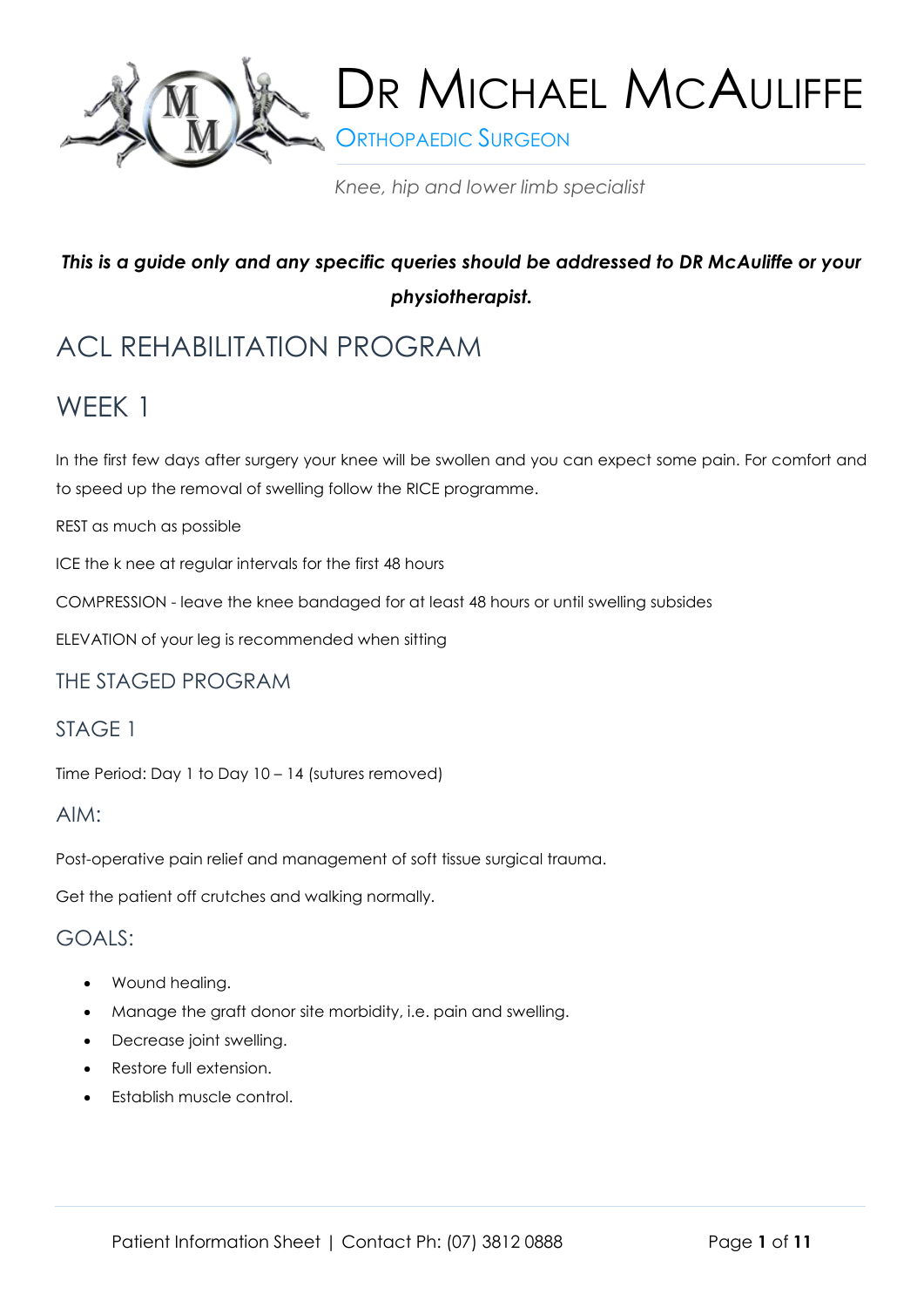

**ORTHOPAEDIC SURGEON** 

*Knee, hip and lower limb specialist*

# TREATMENT GUIDELINES

Partial weight bearing to full weight bearing as pain and swelling allows.

Active range of motion aiming for full extension by 14 days. Flexion will come without a great effort.

Patella mobilisations to maintain patella mobility.

Gait retraining with full extension at heel strike.

Early active quadriceps strengthening is begun as a static co-contraction with hamstrings emphasising VMO control at various angles of knee flexion and progressed into weight bearing positions.

Gentle hamstring stretching is initiated immediately to minimise painful adhesions. Hamstring tears with the patient reporting a 'pop' about the posteromedial thigh is common within the first 14 days and even within the first 6 weeks.

Early active hamstring strengthening begins with static weight bearing co-contractions and progresses to active free hamstring contractions by day 14. Resisted hamstring strengthening should be avoided for at least 4-6 weeks.

At 10 – 14 days post operatively, the dressings will be removed and the wound checked.

NB: Quadriceps exercises are to be closed chain only during the first four stages.

#### **EXERCISES**

You are encouraged to develop a range of motion from full extension (0°) to 90° flexion. The exercises described below will help improve the condition of the muscle about the knee joint and enhance your stability.

#### **Knee Stretch:**

Sit on a flat surface (floor, bed or lounge chair) with your leg straight out in front of you. Place a pillow or cushion under your heel. Relax the muscles in your leg and let gravity straighten the knee fully. Hold this position for as long as possible. You should spend 20 minutes twice per day in this position.

#### **Knee Flexion:**

Sit on a table or high chair with the knee bent comfortably. Cross your operated leg over the top of your good leg at the ankle. Use your good leg to extend to 45˚ (half way to full extension) and then back to 90˚. (Active Assisted)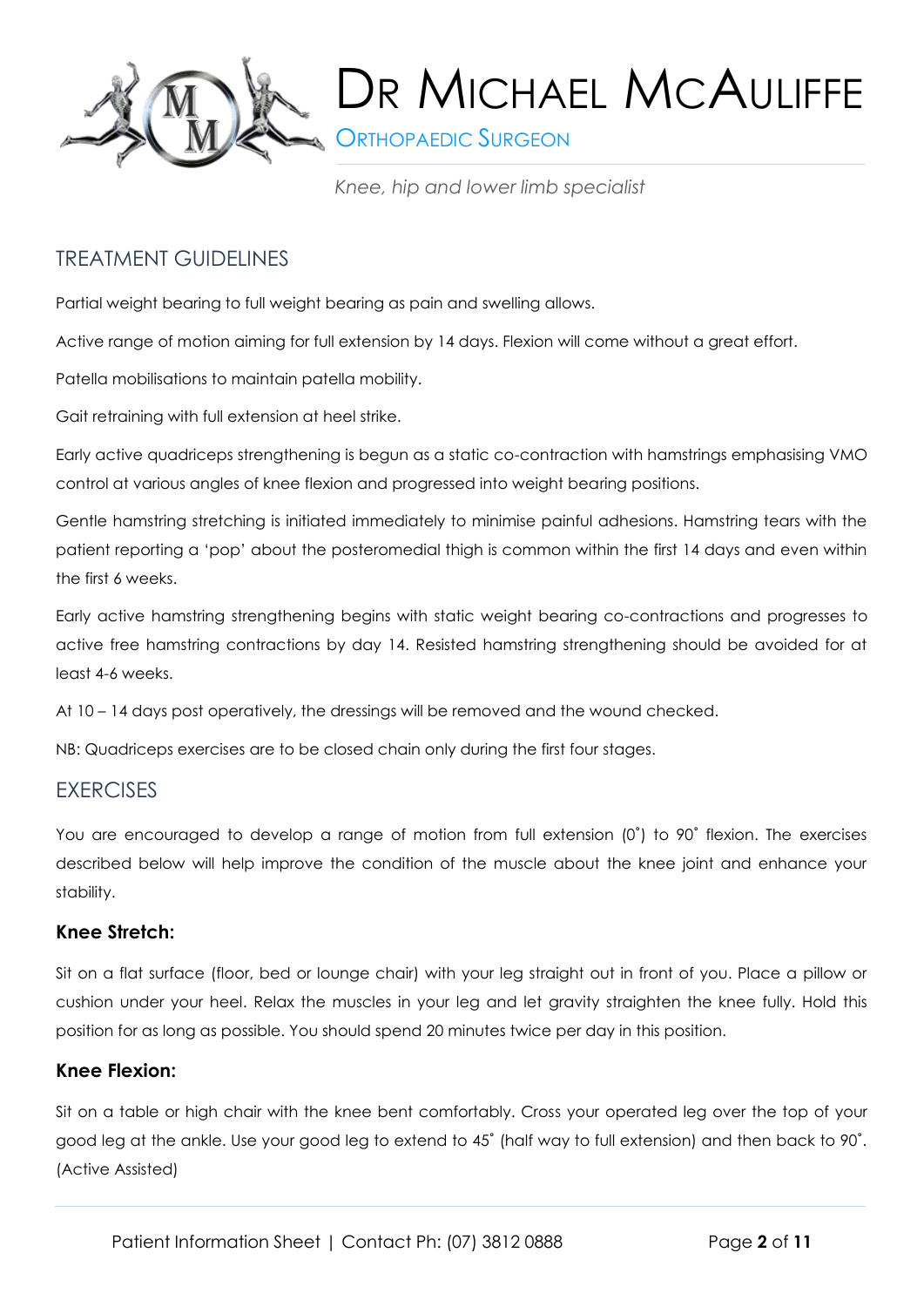

**S** ORTHOPAEDIC SURGEON

*Knee, hip and lower limb specialist*

#### **Static Quadriceps:**

Sit or lie with operated leg straight out in front of you – tighten thigh muscle and hold for 5 seconds. Repeat tree sets of ten and perform ten times each day.

## **WAIKING**

If you have a splint or brace use it when walking. You do not need to wear your splint when sitting or sleeping. Crutches improve balance during walking. Use your crutches outside, particularly on uneven ground or when moving amongst people. At home you do not need to use your crutches. Practice walking without crutches in and uncluttered room, aiming for a heel toe walking pattern.

## STANDING EXERCISES

Holding on to a table or other support, practice taking weight on the operated leg. For 30 seconds hold a position with the knee as straight as possible with all your weight on the leg. Do this five times, having a rest of one minute between each set.

To progress this exercise, maintain the one-legged stance and push up at the ankle to stand on your toes. Hold this position for 10 seconds.

Further progression of this exercise: Start with a one-leg stance and the knee extended.

Flex the knee about 30˚, then extend. Do three sets of 10 repetitions.

Sideways step: Holding on to a table or wall bar, feet apart approximately 18 inches.

Step sideways slowly, two steps left then two steps right. Repeat these steps 20 times.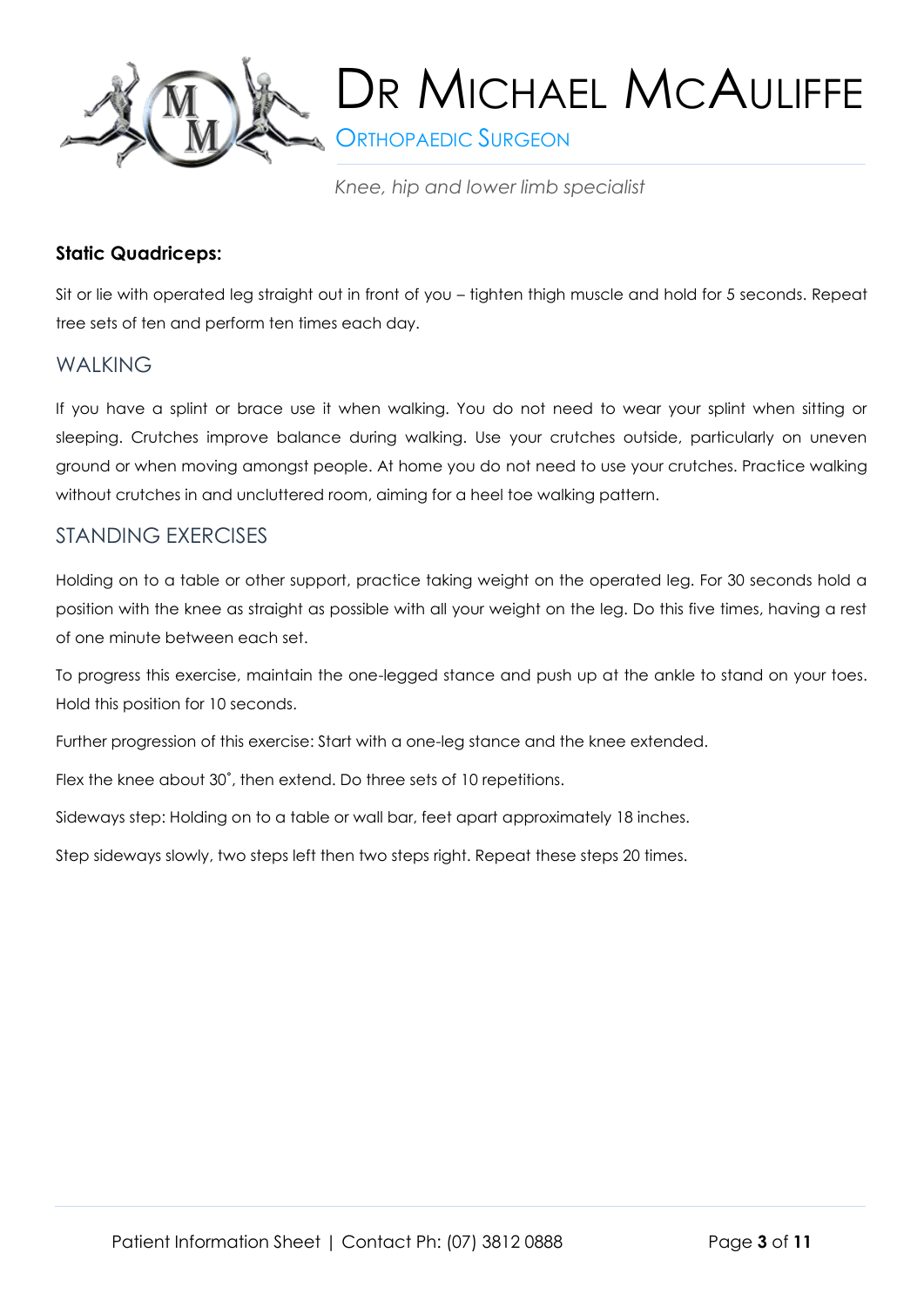

**S** ORTHOPAEDIC SURGEON

*Knee, hip and lower limb specialist*

# ACL REHABILITATION PROGRAM

# WEEKS TWO TO FOUR

STAGE II

# HAMSTRING AND QUADRICEPS CONTROL

Time Period: 2 – 6 Weeks

# GOALS:

- Obtain a full unrestricted range of motion.
- Develop good muscle control and early proprioceptive skills.
- If not done sooner, restore a normal gait.
- Reduce any persistent effusion.

## TREATMENT GUIDELINES:

Aim for a full range of motion using active and passive techniques.

Progress co-contractions for muscle control by increasing the repetitions, length of contraction and more dynamic positions, e.g. two leg quarter squats, lunges, stepping, elastic cords.

Commence swimming (except for breaststroke) once the wound has healed.

Gym equipment can be introduced gradually such as stationary bike, stepper, leg press, mini trampoline.

If swelling is persistent, continue with the use of a pressure pump or tubigrip, ice and static quadriceps exercises. Hold back on gym activities until the effusion is settling.

Hamstring strengthening automatically progresses with the increased complexity and repetitions of cocontractions. Open chain hamstring exercises are also included at this stage although often they are painful. It is important to concentrate on hamstring stretches and to incorporate resistance gradually to prevent recurrent injury.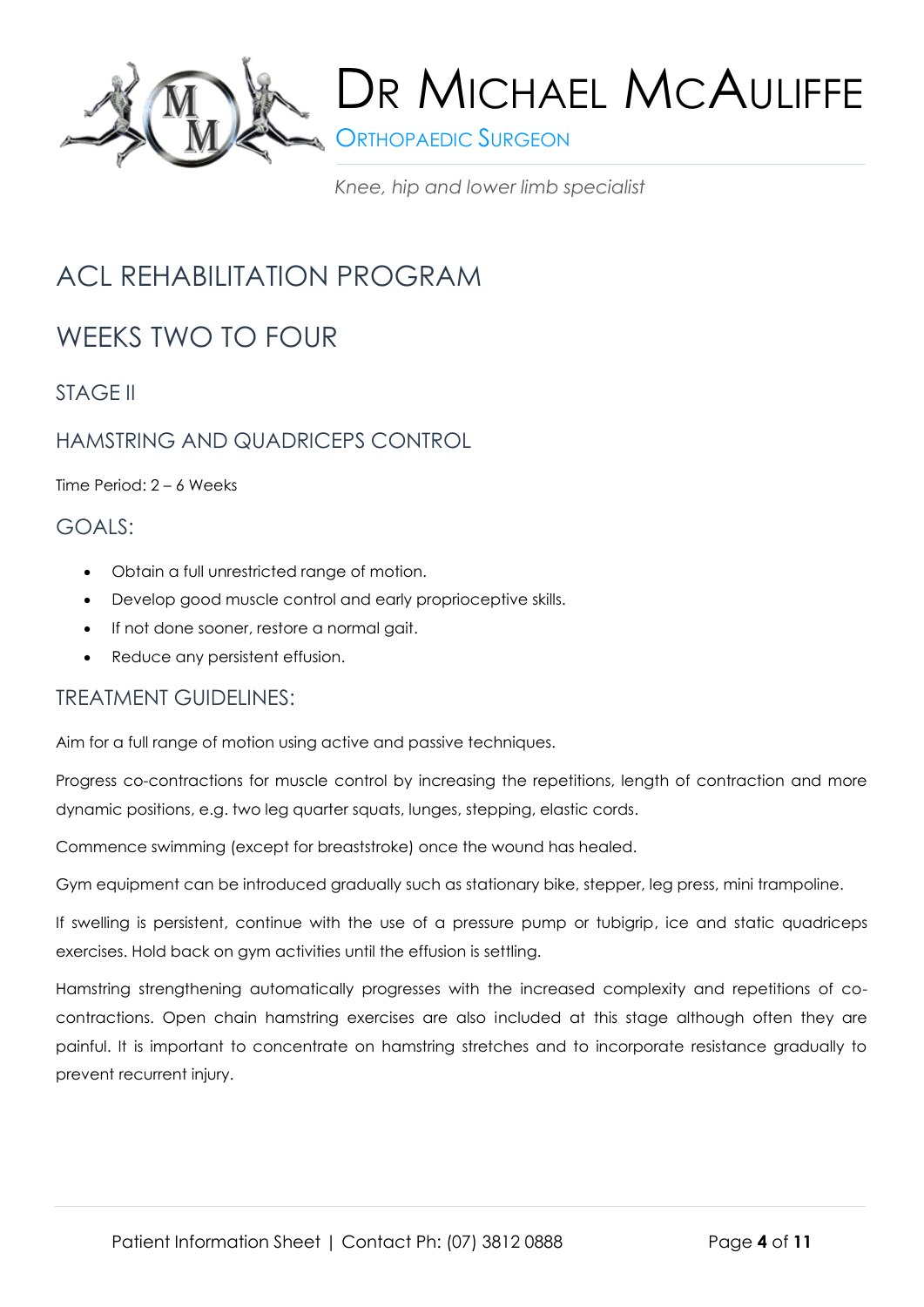

**SORTHOPAEDIC SURGEON** 

*Knee, hip and lower limb specialist*

# WALKING

Spend more time walking without crutches. Increase your walking outside up to 15 – 20 minutes per day. Take your crutches if necessary for longer walks, on uneven terrain and amongst crowds. Practice walking sideways and backwards.

Dispense with your splint once you are confident walking without crutches, once IRQ and knee control adequate.

## **EXERCISES**

Continue your previous exercises and progress.

#### **Knee Stretch:**

You should now be able to stretch the knee fully and straight without difficulty. If your knee is still tight you should spend more time on stretching to make sure the knee straightens fully.

#### **Knee Flexion:**

Once you can flex the knee easily to 90˚ with support from your good leg continue this exercise with your operated leg without support.

#### **Standing Exercise:**

Progress your standing exercise by not holding a support. Increase the time you spend standing on one leg, flexing and extending 30˚. As you are able, do this with your eyes closed.

#### **Hamstring Exercises:**

Lying on your stomach with your knee extended, cross your operated leg over your good leg at the ankle. Now flex the knee and use the good leg to assist the motion. Do three sets and rest for one minute between sets.

#### Weeks  $3 - 4$ :

Low resistant (e.g. 1-2kg ankle weight) bilateral hamstring curls are progressed to low resistant unilateral curls as pain allows.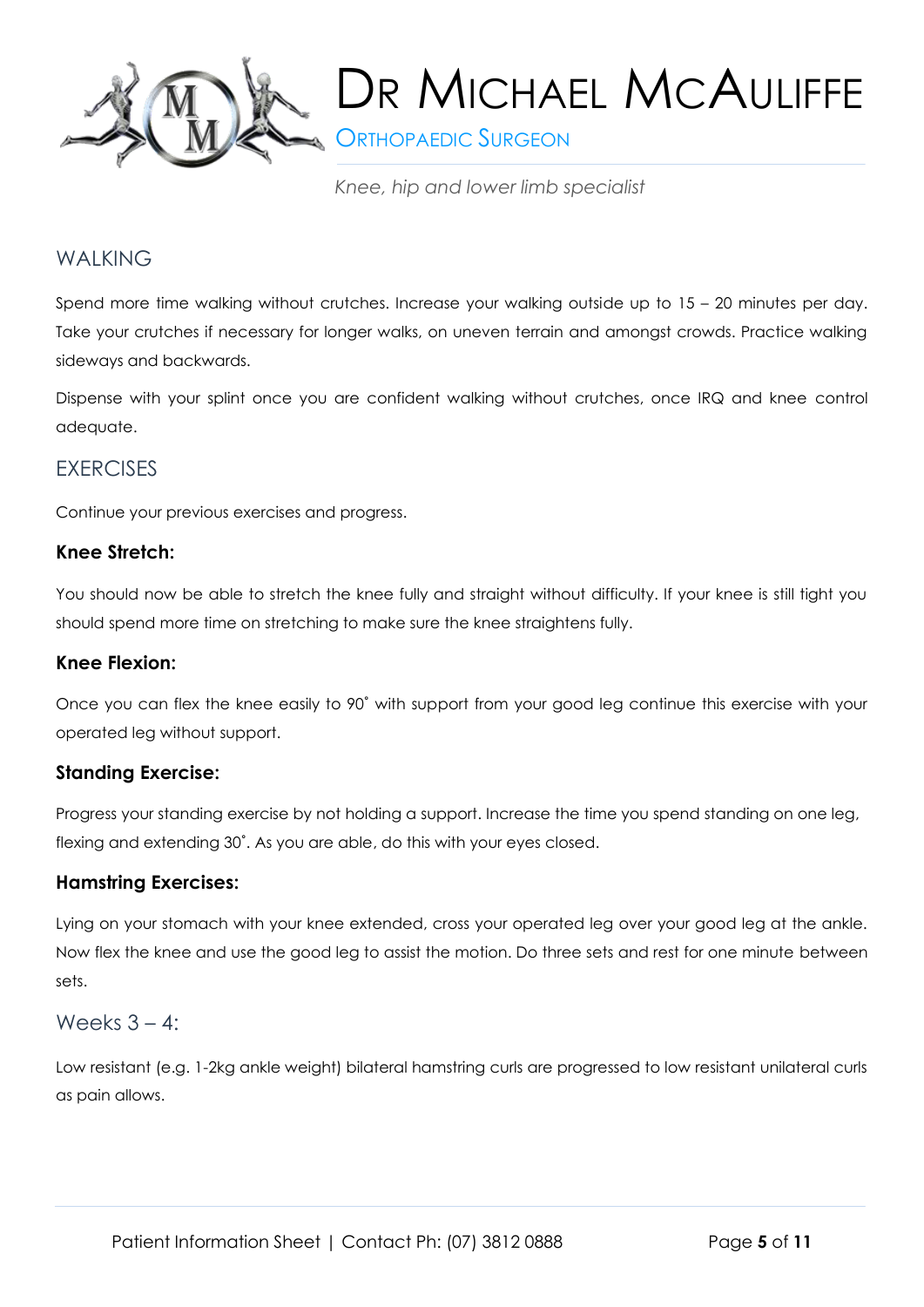

**SORTHOPAEDIC SURGEON** 

*Knee, hip and lower limb specialist*

#### Weeks  $4 - 6$ :

Care must be taken as hamstring straining may occur and impede further progression.

Low resistance, high repetition weights aim to increase hamstring muscle endurance and include hamstring flicks and wobbles.

Continue with intensive stretching exercises.

Can commence glut work eg. closed chain bridging exercises.

#### Week 6:

Eccentric hamstring strengthening is progressed as pain allows. Hamstring curl equipment can be introduced.

Consider beyond the knee joint for any deficits, e.g. gluteal control, tight hamstrings, ITB, gastrocs and soleus, etc.

NB: With the accelerated programme patients can feel very confident by 6 weeks. However, it must be stressed that the graft is still not mature and they must be aware of their functional restrictions to avoid the risk of graft failure.

## **EXERCYCLE**

Once you can flex your knee easily to 90˚you can begin exercycling. Put the seat up higher if necessary. Make it easy so you do not have to push hard on the pedals. Build up to at least 20 minutes a day.

## POOL

If you have access to a pool this can be helpful for early rehabilitation. In the pool progress your walking exercises in chest deep water. Start kicking but do not kick hard. DO NOT use breaststroke (frog) kick as this involves abnormal knee movement.

## GYMNASIUM

If you have access to a gymnasium you can use the following equipment:

Stepping Machine

Leg Press – Quadriceps (closed chain)

Leg Curl – Hamstrings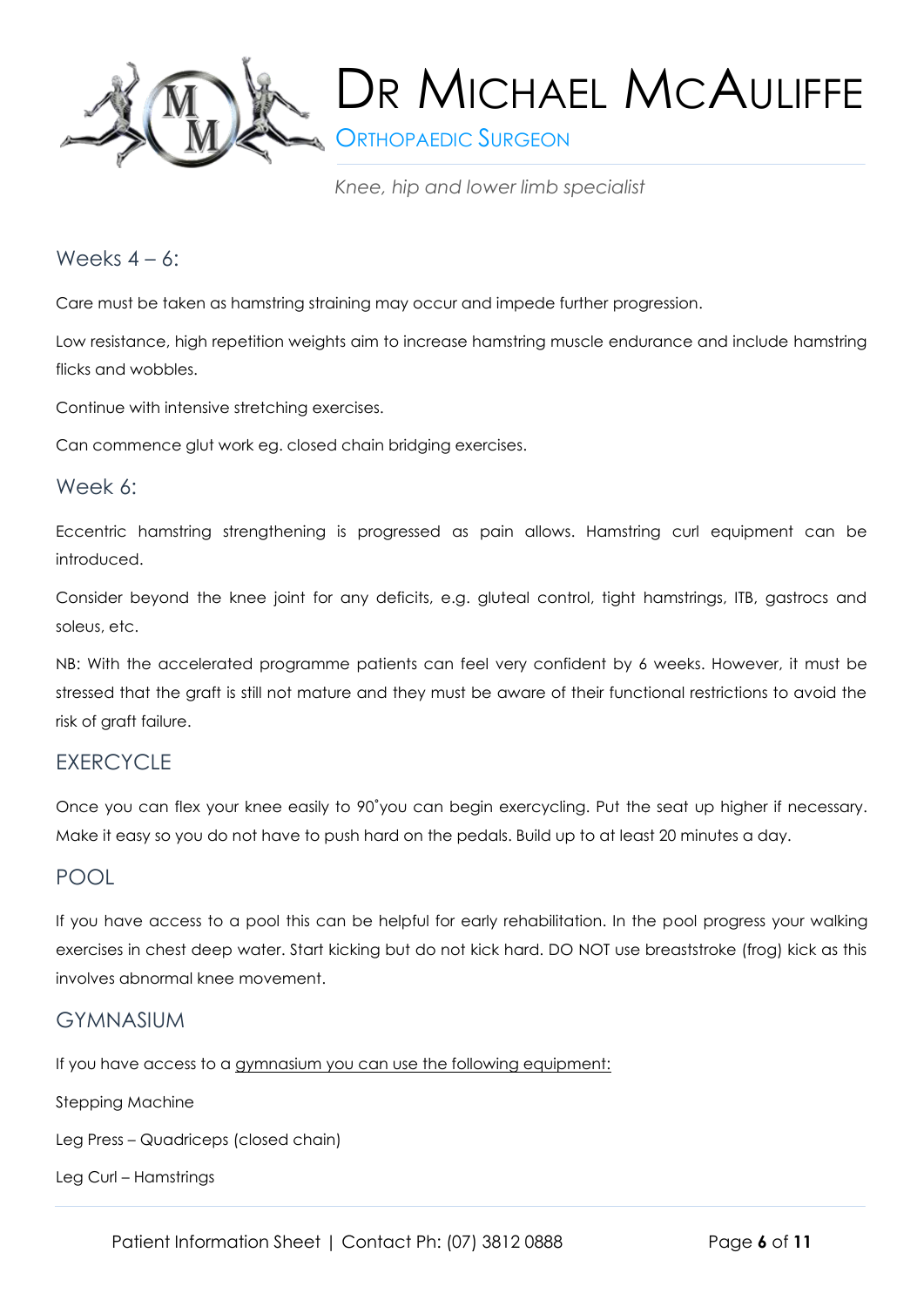

**ORTHOPAEDIC SURGEON** 

*Knee, hip and lower limb specialist*

#### Rower

Make these exercises easy at first with little or no resistance and slow speed.

## DRIVING

Once you are confident walking without crutches and without your splint you can start driving. You must have full control of your leg for safe driving.

# PHYSIOTHERAPY

At this stage you may need treatment to help regain full range of movement and strength.

# ACL REHABILITATION PROGRAM

# WEEKS FOUR TO TEN

# **EXERCYCLE**

You should be able to manage up to 30 minutes in one session. Add in some resistance for short periods to work your muscles harder.

## **WAIKING**

Walk up to 30 to 40 minutes each day. Increase your stride length figure eights. Do ten in each direction. As you get more confident decrease the side of the figure eight to five to ten metres and increase your walking speed.

Square Walking: Walk 20 paces then turn left, another 20 paces then turn left, another 20 paces then turn left and return to the start point. Do ten in each direction.

Progress this exercise by gradually decreasing the size of the square to five paces in each direction.

Walking Swerves: Position ten objects (real or imaginary), at ten feet intervals directly in front of you. Weave between the objects. Progress this exercise by increasing the speed of walking.

## JOGGING

Some people may be ready to start light jogging at six weeks following surgery.

If you are quite comfortable cycling for up to 30 minutes you can start sight jogging in a straight line on even ground. Ensure you do not limp by keeping stride short and slow.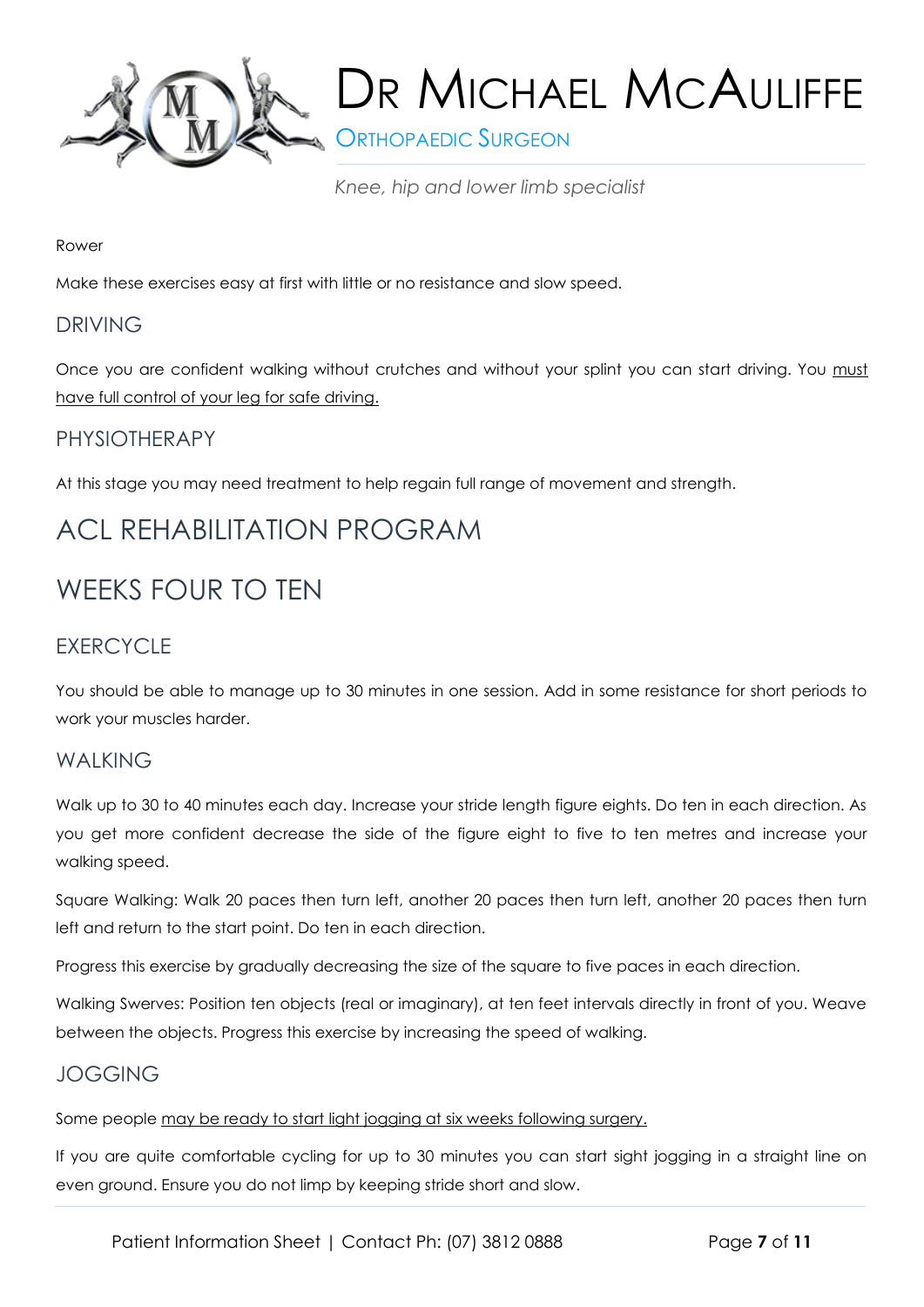

**S** ORTHOPAEDIC SURGEON

*Knee, hip and lower limb specialist*

# **EXERCISES**

Your Physiotherapist will work through the following exercises with you:

Strengthening: lower abdominals, gluteals – to promote strength around pelvis and so gain stability.

## **Walking:**

correct alignment and co-contraction (using gluteals, hamstrings and quadriceps) – may develop new pains if poor alignment, limping, or not tightening muscles correctly.

#### **Gymnasium:**

closed kinetic chain exercises – leg press, squats, calf raises, phantom chair, step-up's and step-down's, lunges, hopping, skipping. As noted above all higher range activities will depend on progression.

#### **Balance:**

balance board, rebounder, exa-slide, swiss ball – poor balance could contribute to the risk of re-injury.

## STAGE III

# PROPRIOCEPTION

Time Period: 6 week – 5 months

AIM:

Improve neuromuscular control and proprioception.

## GOALS:

- Continue to improve total leg strength.
- Improve endurance capacity of muscles.
- Improve patient confidence.
- Progress co-contractions to more dynamic movements, e.g. step lunges, half squats.

## TREATMENT GUIDELINES:

Proprioceptive work should be more dynamic, e.g. lateral stepping, slide board etc.

Can begin jogging in straight lines on the flat.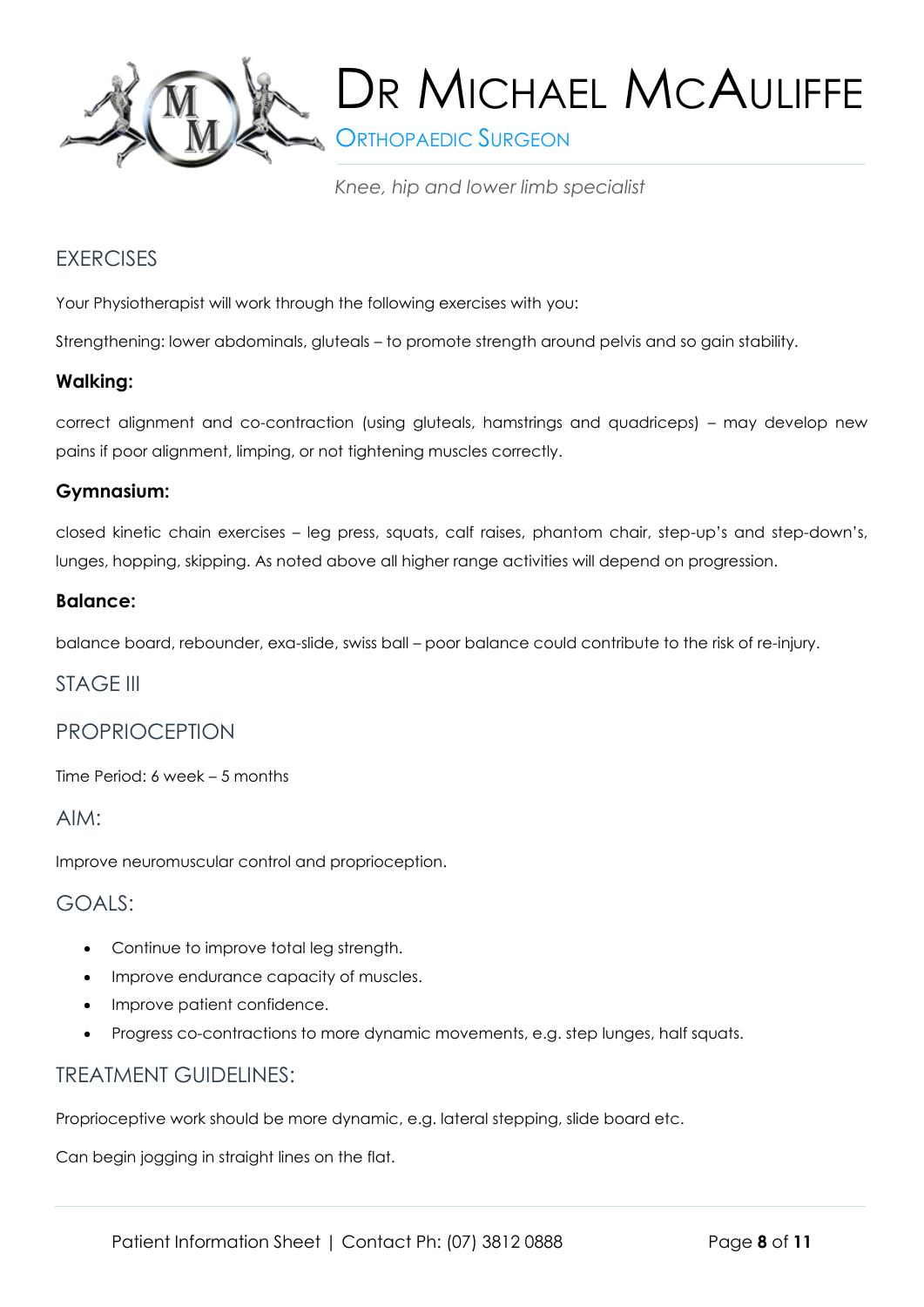

**ORTHOPAEDIC SURGEON** 

*Knee, hip and lower limb specialist*

Progress resistance on gym equipment such as leg press and hamstring curls. Hamstring strengthening programme aims for a progression in both power and speed of contraction.

Start cycling on normal bicycle.

Continue with static control but emphasise endurance, e.g. wall squats.

Consider pelvic and ankle control plus cardiovascular fitness.

NB: Still no open chain quadriceps exercises. Solo sports such as cycling, jogging and swimming are usually permitted with little or no restrictions during this stage.

# STAGE IV SPORT SPECIFIC/RETURN TO SPORT

Time Period: 5 MONTHS – 12 MONTHS

#### AIM:

Prepare to return to sport. Should only begin in consultation with your physiotherapist and surgeon.

#### GOALS:

- Incorporate more sport specific activities.
- Introduce agility and reaction time into proprioceptive work.
- Increase total leg strength.
- Develop patient confidence.

## POSSIBLE PROBLEMS:

Patello-femoral irritability.

#### TREATMENT GUIDELINES:

Progressing of general strength work, e.g. half squats with resistance, leg press, leg curls, wall squats, step work on progressively higher steps, stepper and rowing machine.

Proprioceptive work should include hopping and jumping activities and emphasise a good landing technique. Incorporate lateral movements.

Agility work may include shuttle runs, ball skills, sideways running, skipping rope, etc.

Low impact and step aerobics classes help with proprioception and confidence.

Pool work can include using flippers.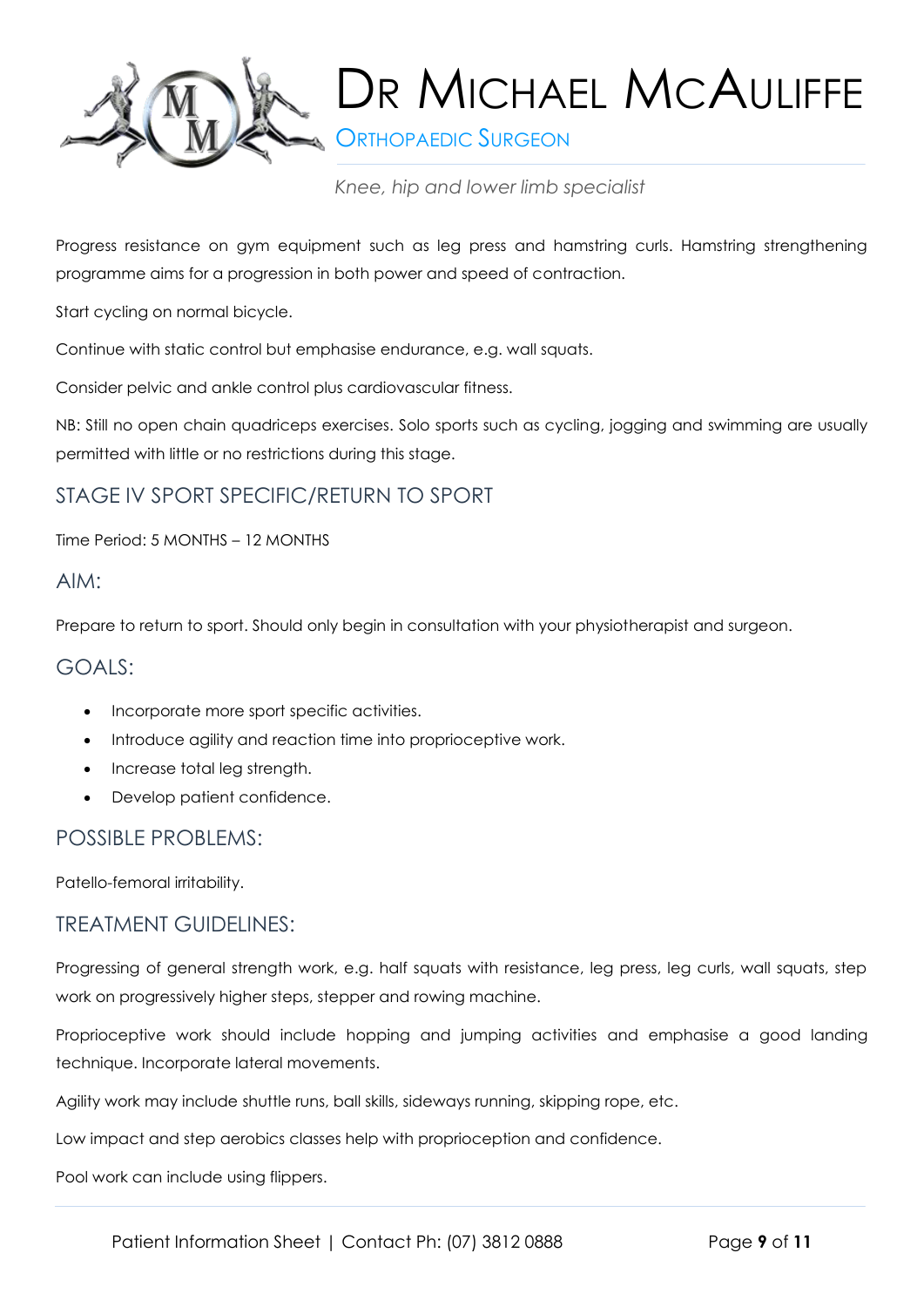

**ORTHOPAEDIC SURGEON** 

*Knee, hip and lower limb specialist*

Sport specific activities will vary for the individual, e.g. Tennis, lateral step lunges, forward and backwards running drills: Skiing, slide board, lateral box stepping and jumping, zigzag hopping; Volleyball or Basketball – vertical jumps.

NB: The above activities are gradually introduced throughout Stage IV.

# RETURN TO SPORT

# GOALS

Return to sport safely and with confidence.

# TREATMENT GUIDELINES:

Can safely do open chain quadriceps work, (i.e. leg extensions).

Continue progression of plyometrics and sport specific drills.

Return to training and participating in skill exercises.

Continue to improve power and endurance.

Advice may be needed as to the need for modifications to be able to return to sport, e.g. Football – start back training in running shoes or short sprigs. Will usually return to lower grades initially; Skiing – stay on groomed slopes and avoid moguls and off piste initially.